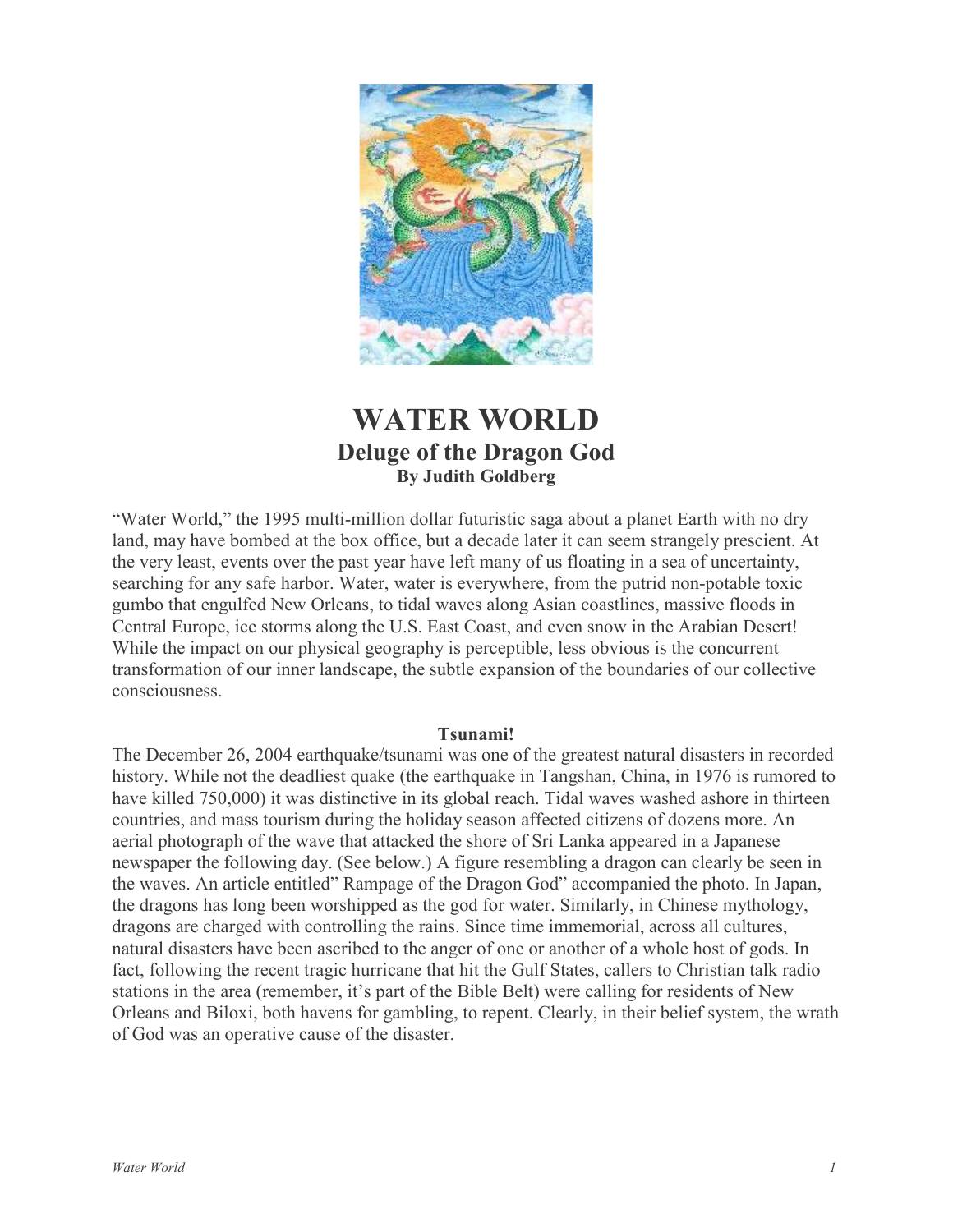

## On Earth as it is in Heaven

While many look heavenward for answers, astrologers are especially adept at assigning such causality. As above, so below. These are times of great upheaval, in large measure because we are transitioning between two Great Precessional Ages, Pisces and Aquarius. The "Dawning of the Age of Aquarius" has been a much-anticipated event, since the 1960s musical *Hair* proclaimed that peace will guide the planets and love will steer the stars. In the year 2000, the appointed hour should surely have arrived; however, the promised Golden Age of peace, love and brotherhood was nowhere to be found. The energy of the New Age has indeed arrived, just not according to our naive expectations. The cusps between Ages are so fluid, that the period of transition can be decades (some say centuries) long. Mankind is on a lengthy transformational journey, but we are still like kids in the back seat of the car asking "Are we there yet?".

### **Shifting Gears**

How do we move beyond the old paradigm of Pisces, a dualistic world-view in which God is outside of us and we are separate not only from Him (patriarchal, male) but from each other and all of nature? In such a world it is acceptable to operate with impunity, disregarding the needs of others, the creatures who share this planet and even the Earth herself. How do we grow to embrace a new holistic paradigm in which the entire universe, our planet, and we ourselves are all connected, where we are one with our fellow beings and stewards of the Earth? We can't get there from here. But, we have gotten our learner's permit and are now being thrust behind the wheel. We would do well to take our attention off the rear-view mirror and move forward deliberately.

### **Catalysts of Change**

Crises force us to reexamine our beliefs and change our behavior. The Chinese symbol for "crisis" is composed of two characters--danger and opportunity. Cataclysms are catalysts. They sow the seeds of change. With Uranus in Pisces, change is in the air. It's also in the water. Since this planetary ingress in 2004, water-related disasters have increased in number, scope and intensity. Uranus is the harbinger of the Age of Aquarius, and, as such, seems to have a proprietary stake in advancing its agenda. As a higher octave of Mercury, Uranus, mythological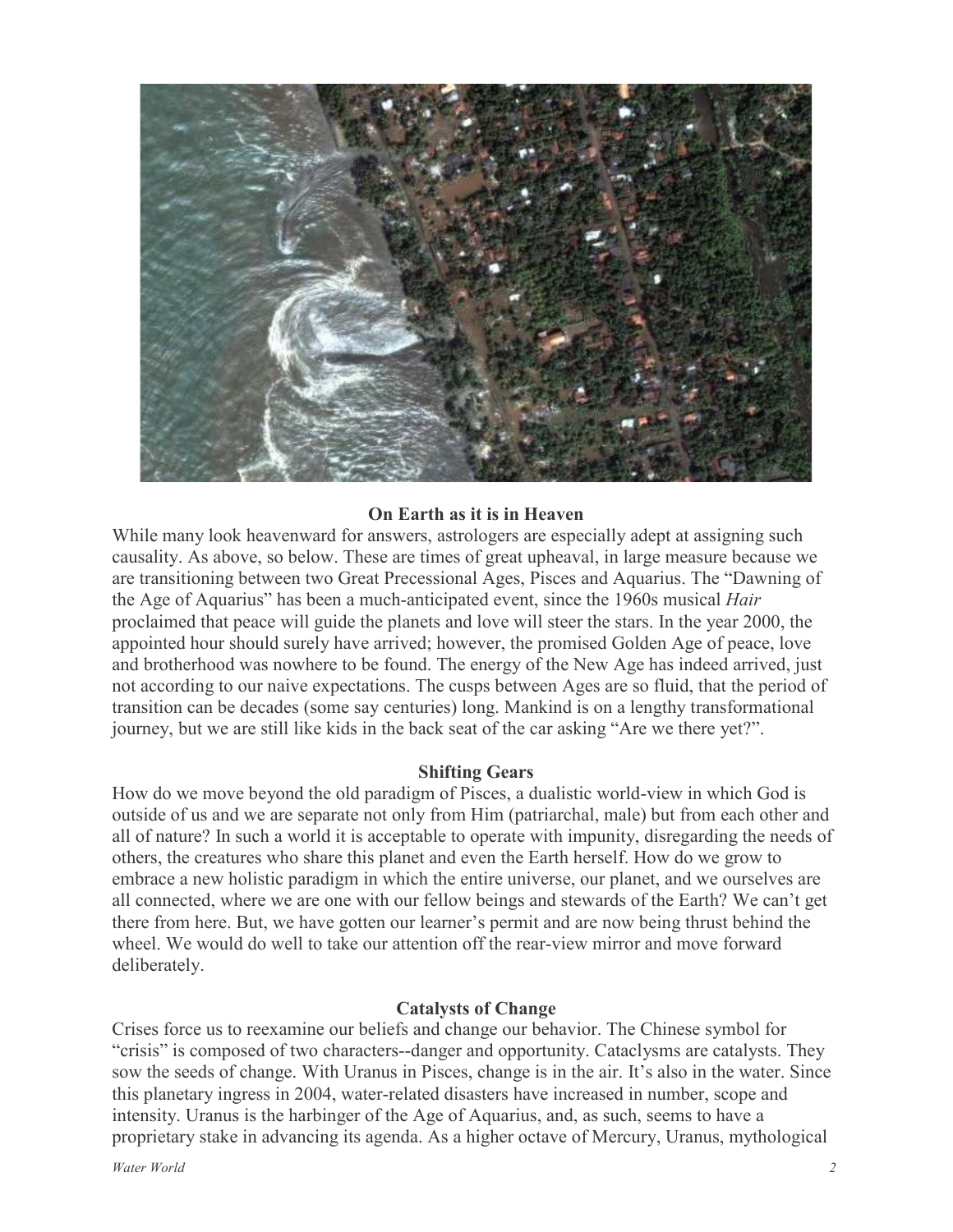ruler of the heavens, is sometimes called the "voice of God." He is howling in the wind and whipping up the waters. What is his divine message for mankind?

## **Hidden Messages in Water**

Obviously, something is in the water, and at least one scientific researcher thinks that he has found the answer—consciousness! Japanese scientist Dr. Masaru Emoto has become a kind of New Age darling since his photographs showing the effects of human emotions on the crystalline structures of water appeared in the movie *What the Bleep Do We Know*. His book *The Hidden Messages in Water* promotes an eye-opening theory showing how water is deeply connected to people's individual and collective consciousness. Using high-speed photography, he found that water crystals reveal changes when exposed to specific thoughts, music, visual images, written words and photographs. Emoto theorizes that since water has the ability to receive a wide range of frequencies, it can also reflect the universe in this manner. Emoto also believes that since people are 70 percent water, and the Earth is 75 percent water, we can heal our planet and ourselves by consciously expressing love and goodwill.

## **Wind and Water**

Feng Shui, which translates literally as "wind and water," is an ancient Chinese system for achieving balance and harmony with the environment. It has its roots in the Chinese reverence for nature and belief in the oneness of all things. Good Feng Shui ensures a healthy flow of ch'i, the breath of life, or life force. The massive storms that we are seeing during the current hurricane season are also wind and water—pushed to extremes—perhaps by a fire-breathing dragon! Ocean temperatures are rising dramatically due to global warming, one causal factor in the ferocity of storms. Dr. Emoto, who published the photograph above on his website, theorizes that pollution of the environment has angered the dragon god of water and unleashed a storm of vengeance. There are critical messages in the water.

# A Dragon's Tale

The dragon is one of the most prolific images in the wider mythological world-- a wild animal, creator, destroyer and divine entity in one. With its untamed spiritual abilities and complex system of associated symbols and metaphors, the dragon spans mythological boundaries to encompass the good, the bad, and the downright evil. Dragon's blood is considered to embody vitality, ch'i energy. The dragon's mythical and religious relationship to snakes and serpents bestows upon it a transformational, Plutonian archetype and relates it to the Plutonian cycle of death and rebirth. Astrologers use the dragon's head and tail (the Moon's nodes) in a natal chart to symbolize the individual's potential to transmute negative karma. Some cultures sacrificed virgins to dragon gods to ensure fertility. In the Western mind, fire dragons have long been associated with death and destruction. In the East, dragons--especially water dragons--are also considered to be protectors and creators. Perhaps this is because water is seen as creative and life-bearing.

# **Fruits of the Sea**

In Greek and Roman mythology the ocean was the womb that nurtured the love goddess, Venus/Aphrodite. She was spawned by the seed of Uranus' dismembered phallus, cut off by his son Kronos/Saturn and tossed into the sea. Allegorically, despite the appearance of useless death and destruction, Uranus is using contemporary, water-driven events to plant seeds in the sea of the collective consciousness. After a lengthy gestation, a new birth, that of the much-touted millennium of love and peace, will emerge from the depths.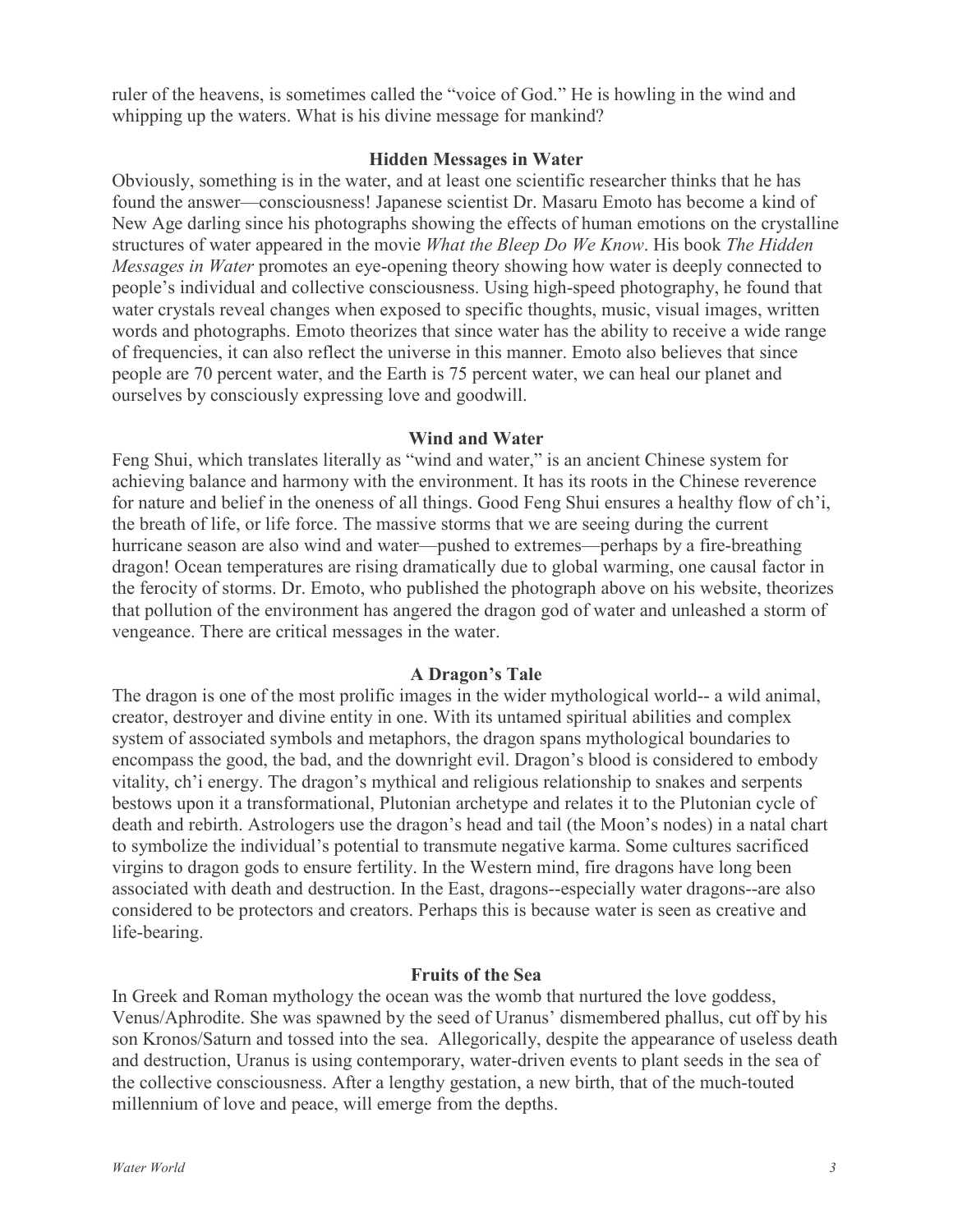# **Taken by Surprise**

Astrologers have created many elaborate systems for predicting future events. Prediction, however, is still an inexact science. Often timing and potentials are accessible, while content remains speculative. Useful tools in locating "hot spots" are a good ephemeris and some tracking software that can plot transits to transits and/or transits to key natal charts like that of the United States—or your own. To whit, in the *Mountain Astrologer* ("Uranus in Pisces and the 2004 Tsunami,"Apr/May 2005), associate editor Ray Grasse published a watchlist of flashpoints that could potentially erupt. Some didn't; however, he hit a big one-- August 27-29<sup>th</sup> of 2005. On those dates, transiting Uranus was in exact square to the U.S. natal Uranus. We now know, in hindsight, that hurricane Katrina struck in that timeframe. Yet, predictions, even if widely known, are not always prescriptive. Katrina's landfall was predicted in advance by weather reports—but the real disaster, the bungled response, was not. It was *predictable*, given the circumstances. However, foreknowledge concerning the historic indifference and subsequent incompetence of the authorities was withheld from the general public, or ignored. Nonetheless, predicting events in order to avoid or avert catastrophe is a fruitless exercise in the face of advancing karma. Uranian events defy prediction because the element of surprise is essential. They are designed by some higher authority to wake us up! Astrologer Bernhard Bergbauer has hypothesized that "we may soon have the opportunity to predict such disasters before they happen and not just see their significance in hindsight" ("Charting the Tsunami," in the *Mountain Astrologer*, Apr/May 2005). From my perspective as a karmic/evolutionary astrologer (not your typical breed), the main goal is extracting the *significance*. Evolution is built on lessons. Each hurricane, flood and tidal wave is uniquely instructive in its impact. The individual stories are written in the charts. An examination of the event chart for the December 26, 2004 tsunami (see last page) will serve as an example.

### **Charting a Course for the Future**

In the tsunami chart, a descriptive symbolic picture of the event is readily apparent. Naturally ruled by Aquarius, the eleventh house is a focal point, containing as it does a stellium in philosophical Sagittarius, inviting us to rise above our separate national identities and perceive ourselves as citizens of the world. The strong connection (dispositor) of Venus to the Libra Midheaven speaks about emerging possibilities for global cooperation. The empowerment of the United Nations (currently the only institution with a stated Aquarian mission), hitherto crippled in its effectiveness by power struggles among members advancing narrow self interests (South Node in Scorpio conjunct the Midheaven), would be a welcome result. Even Mars, at zero degrees (a new beginning) of Sagittarius is urging a redirection of energy to this cause. In light of the destructive force of nature, war is appearing more and more senseless (Uranus square Mars).

Transformational possibilities are expressed through the potential integration of the points of this chart's grand cross on the angles. A Saturn/Chiron opposition squares the Nodes (an out-of-sign aspect). With Saturn as catalyst, the massive death and destruction (South Node in Scorpio in the  $10<sup>th</sup>$ ) and visible suffering of the victims (Chiron on the Ascendant) are clearly meant to shift the basic foundation of our values (North Node in Taurus in the 4<sup>th</sup>). The North Node is always the resolution point of a cross. The *other* tidal wave, massive humanitarian aid, was the largest such response in recorded history (Uranus in the  $2<sup>nd</sup>$ ). The generosity of millions worldwide was stunning. Doubtless, we will also see profiteering, greed and corruption (already common practice in many of the affected areas) flowing from these events (South node in Scorpio). However, revelations of such activities also raise consciousness.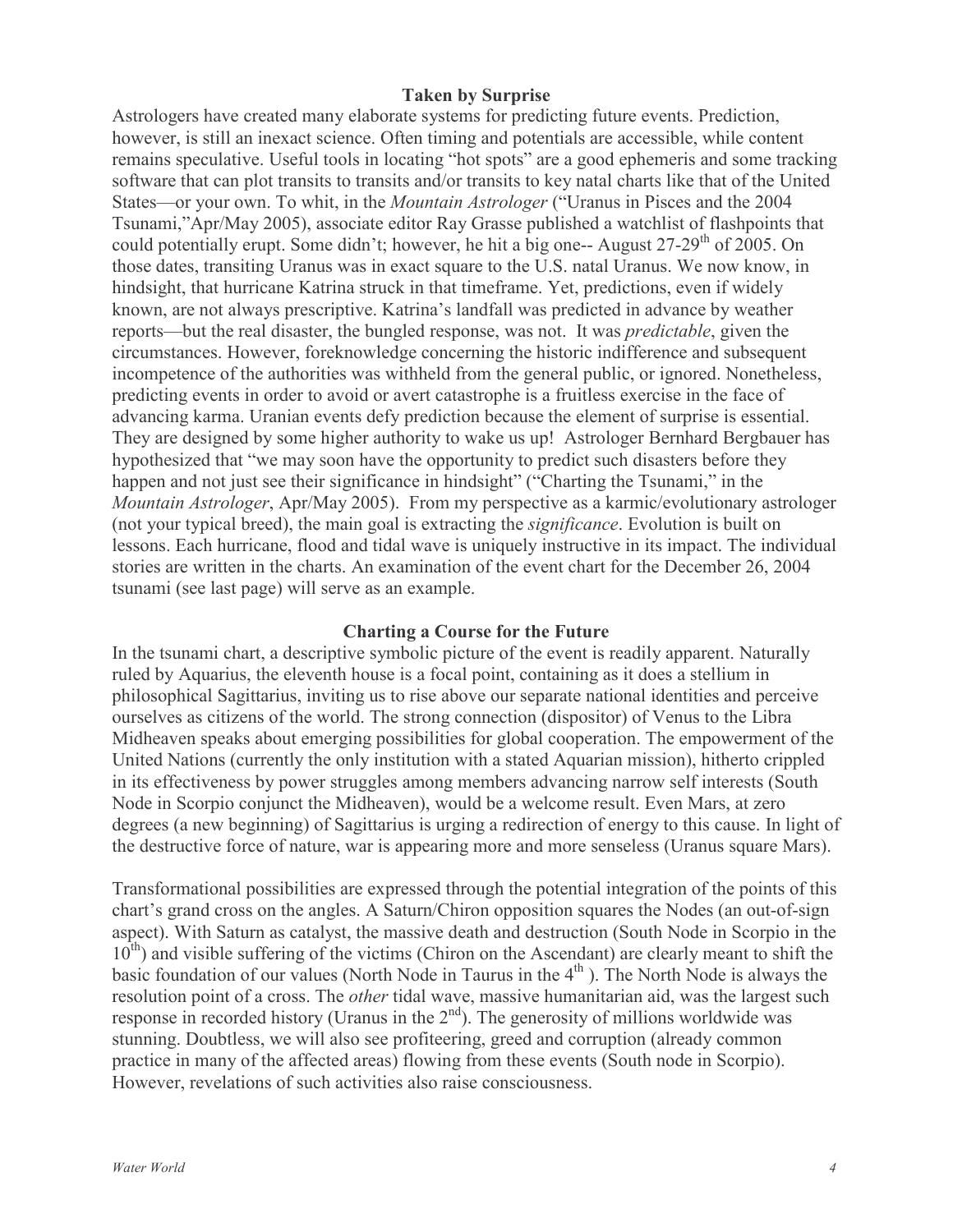Capricorn rising confers rulership of the chart to Saturn —a clear geocosmic signature for a karmic event. The Lord of Karma provides lessons for our spiritual evolution. When gentler hints fail, he brings out the big guns. The tsunami was one bigger-than-usual cosmic two-by-four, needed to wake up the whole world. Saturn's rulership supports the supposition that individuals who were directly affected were making good on pre-incarnation soul contracts. The Gemini Moon (the people) in the sixth house suggests that these myriad souls, from all walks of life, performed a vital public service. In Cancerian fashion, they energized a wave of compassion felt around the world. The plight of these so-called "victims" created an opportunity for us to experience our relationship to each other as one human family. By building on this foundation we may honor their sacrifice.

Broad karmic implications must be considered, not to diminish the horrific human dimensions of the tragedy, but rather to add perspective. Karmic law, in its most simplistic form, is often misunderstood as punitive. Rather, karma is the catalytic force that drives the evolution of consciousness forward--both personally and collectively. Progress is generally disruptive, as the old gives way to the new. Many traditions have pointed to these times as apocalyptic. The Hopi prophesied disaster based on mankind's lack of spiritual attention to the world. The Mayan calendar pinpoints the "end of the world as we know it" in 2012. These themes are echoed by Biblical Revelations as well as by various New Age channels. The tsunami earthquake, a massive shifting of the earth's crust, is a dramatic yet eerie metaphor for the Shift of the Ages, as well as for the subtle shifts in consciousness that are presently occurring.

# **The Silver Lining**

In times of disaster it is human nature to ponder that "something good could come of this"--the proverbial silver lining. In fact, a great deal of bonding, cooperation, love, compassion and renewed spirituality do accompany every such occurrence. The larger cosmic truth is that we are co-creating these disastrous events intentionally (albeit unconsciously) as opportunities for heartopening emotional and spiritual expansion. In the aftermath of such events, foundations are laid for new structures. As values and priorities shift, individuals and groups are transformed. More opportunities await. Uranus will be in Pisces until March of 2011, and Neptune exits Aquarius just a month later. Until then, we can expect water-related events to impact our evolving consciousness and bring us closer to the world of the future. The Aquarian model is utopian, egalitarian and humanitarian. The Age of Aquarius is one in which science and spirituality are merged, God no longer exists outside us but within us, and we are not separate from each other, from the cosmos—or from the dragon-god consciousness in the water!. We are evolving into unity consciousness, and moving the frontiers of human experience forward into previously uncharted waters (pun intended). These trends are the waves of the future, and although they will inevitably ebb and flow, they are the transformational undercurrents that will carry humanity forward toward the promise of a brighter tomorrow.

Copyright © 2005 by Judith Goldberg. All rights reserved. Chart generated by Solar Fire 6 Deluxe Edition.

Judith Goldberg is a Karmic/Vocational Astrologer with a private practice in Baltimore, Maryland. She is a graduate and Associate of the International Center for Creative Choices, www.creativechoices.com. For information about her services, you may contact her at judith.goldberg@verizon.net.